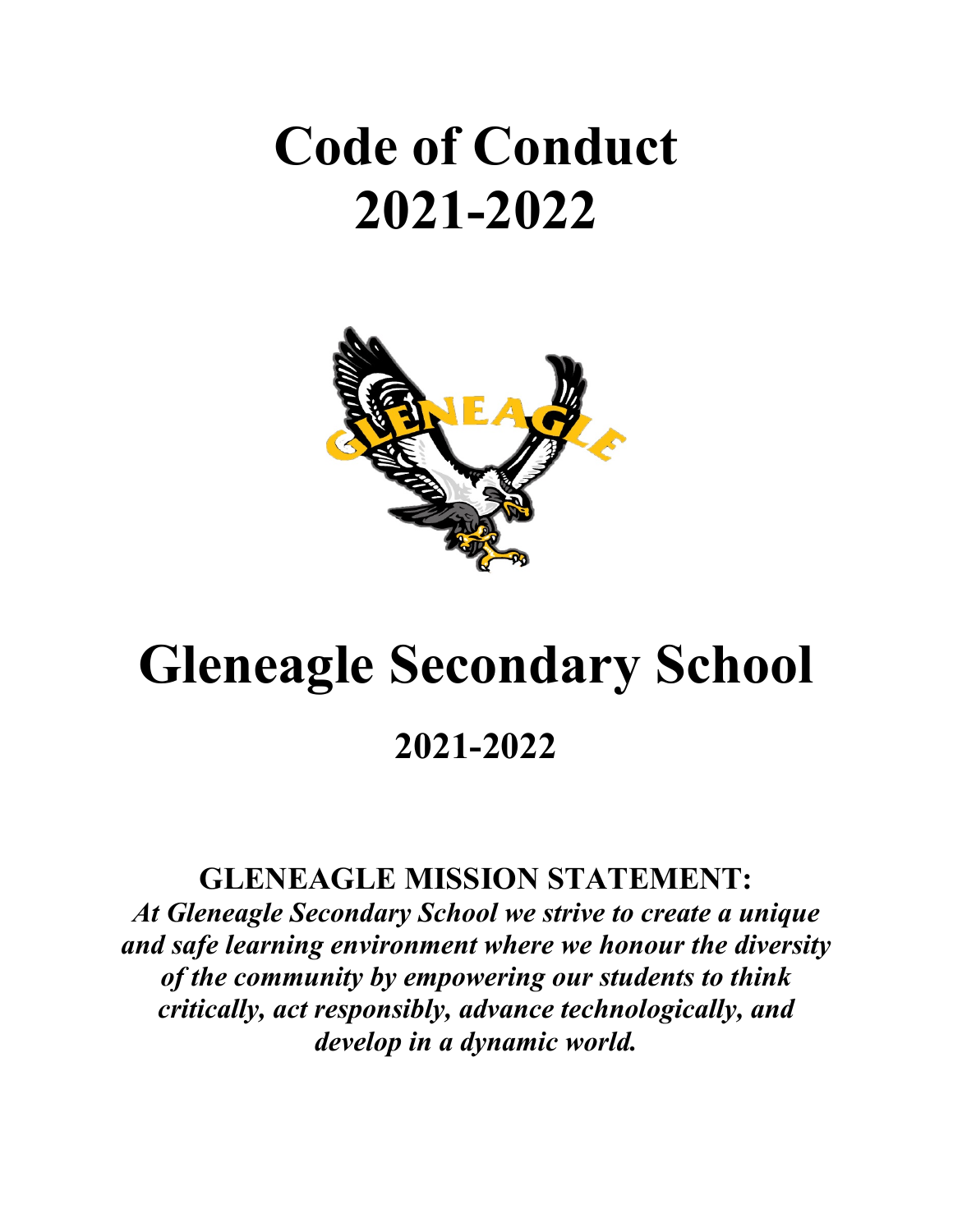#### **I. INTRODUCTION**

The purpose of this document is to provide a basic framework and common expectations for all schools. The guidelines reflect provincial standards for "Codes of Conduct" as stated below:

School boards and schools are entrusted through the School Act with authority to establish codes of conduct. While recognizing the autonomy of these bodies and acknowledging the efforts they have already undertaken to ensure school climates are as positive as possible, the provincial standards described below are provided to assist them in developing consistent and coherent policies and practices in their communities. Although most schools have codes of conduct in place, it is expected that all British Columbia schools will revisit existing codes and/or develop new codes of conduct reflecting the provincial standards. (Safe, Caring and Orderly Guide, page 15)

#### **II. CODE OF CONDUCT: KEY ELEMENTS**

#### **1. Process**

Each year the Gleneagle Community is involved in a process whereby all stakeholders (students, parents, and staff) are given an opportunity to provide feedback and make recommendations to improve the Code of Conduct. Students are provided with a voice through Student Council, staff is involved through staff meeting time, and parents have the opportunity to contribute through the Parent Advisory Council.

#### **2. Communication**

Gleneagle Secondary School's Code of Conduct outlines school expectations and acceptable student behaviour as directed by the School Act 85(2)(c). The Code of Conduct is reviewed annually to reflect the school's community needs, and to ensure that it is aligned with both district and provincial safety initiatives. The Code of Conduct is communicated to students, parents, school and district staff, coaches, and visitors. The Code of Conduct is:

- Posted on the school website and intranet SharePoint site
- Included in the agenda app that is accessible to all students and parents
- Presented to students at grade assemblies at the beginning of each year and reinforced throughout the school year in various settings. If assemblies are not permitted due to the pandemic, the Code of Conduct will be delivered in classrooms, via technology and the classroom teacher
- Distributed to all staff at the beginning of the year, and provided to individuals who join the staff throughout the school year via email
- Communicated to parents through school newsletters, the school app (MySchoolDay app), emails, our website's Talon Talk daily bulletin and through the Parent Advisory Council
- Included in all Teaching Teachers on Call folders and CUPE sub books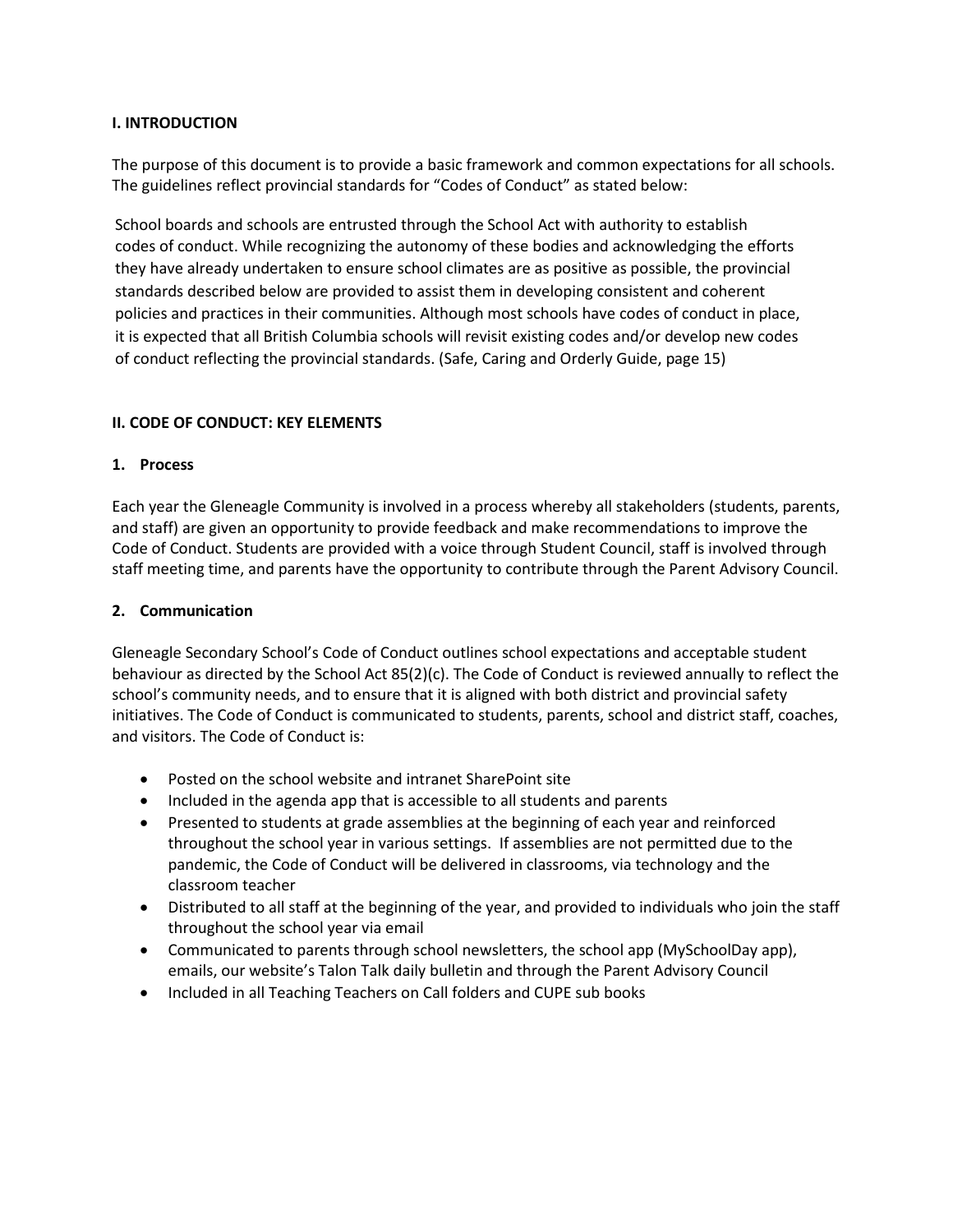#### **3. Implementation**

- The Code of Conduct is taught and communicated through various structures and events such assemblies, Grade 9 Orientation at the beginning of each year, grade wide assemblies, staff meetings, student council meetings, newsletters, and the school website
- The Code of Conduct is reviewed regularly through interaction with students as they connect with teachers, counselors and administrators.
- Staff members model the expectations of the Code of Conduct and guide students in decisionmaking and problem solving
- Student leaders in the school are asked to model behavior that reinforces the expectations laid out in the Code of Conduct. In addition, student leaders talk to new students about the expectations at Gleneagle in the first few weeks of school
- Students are encouraged to resolve conflicts through peaceful means such as mediation and to follow due process when resolving problems/challenges
- Staff are asked to review aspects of the Code of Conduct at select staff meetings and professional development sessions
- All school staff expect community members to adhere to the Code of Conduct everywhere on the school property
- The tenets of the Code of Conduct are evident in sports activities, both at home and away, where a commitment to sportsmanship and fair play prevail
- Parents are asked to review the Code of Conduct that is on our website, under the heading 'About' with their son/daughter.
- Parent Advisory Council will have a role in the review of, and any modifications made to, the Code of Conduct

#### **4. Monitoring and review**

Student conduct and the school's Code of Conduct is monitored and discussed to ensure that the code reflects the current and emerging situations that contribute to school/student safety. The monitoring function is achieved through:

- Weekly school-based team meetings attended by the administration team, counsellors, student services, teachers and the youth worker
- Administration meetings
- Department meetings and school leadership (DH) meetings
- Student based meetings such as through the school counsel and in leadership
- Parent based meetings such as PAC and SPC (once annually)
- Meetings between administration, counsellors, teachers, students and/or parents
- Communication with parents through report card comments (formal/informal), "in progress" forms and parent/teacher interviews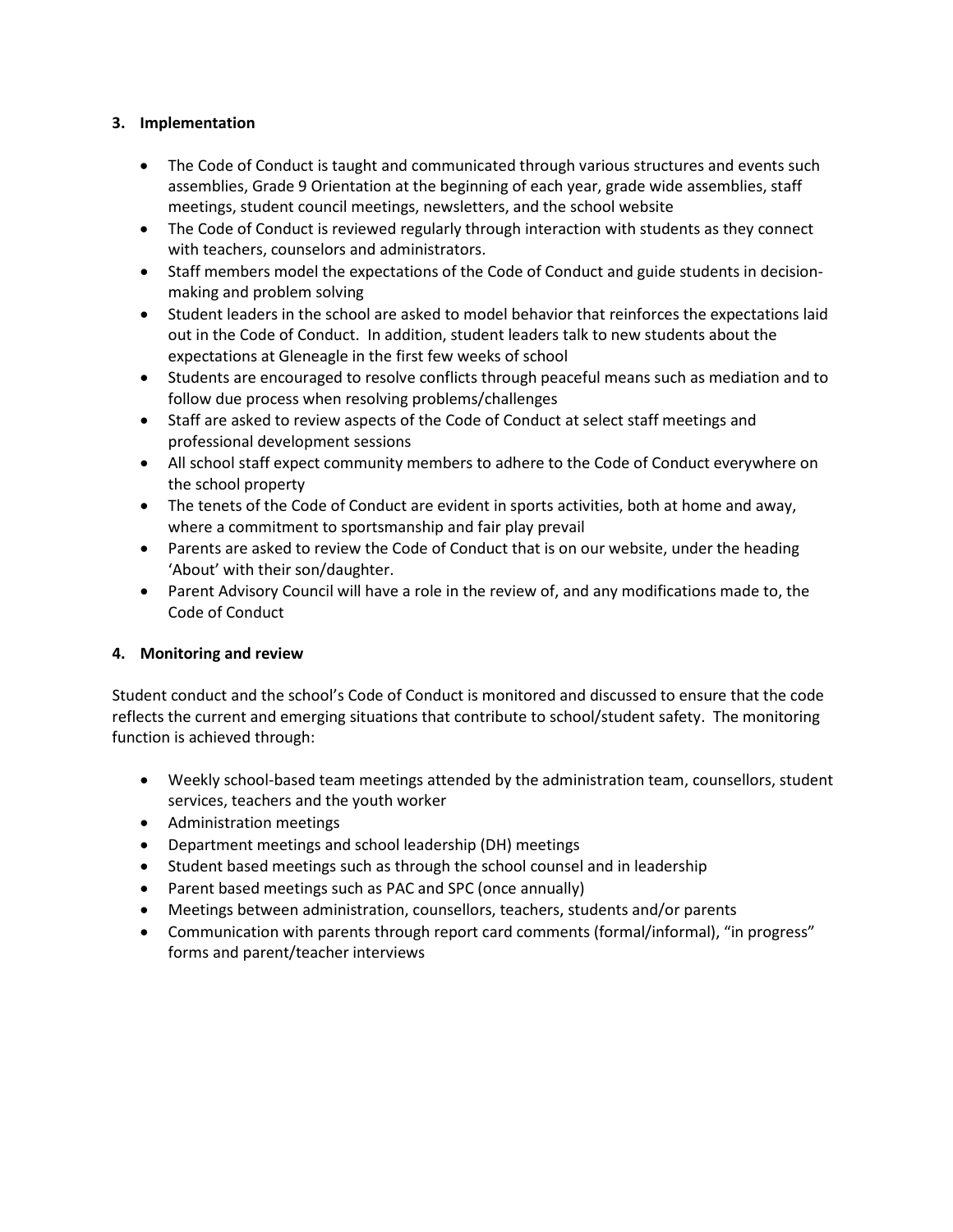#### **5. Alignment**

The Gleneagle Code of Conduct is aligned with:

- District and Provincial policy
- Administrative procedures
- The Human Rights Act
- The School Act
- The Criminal Code Of Canada
- Schools within the community

#### **6. Standards**

Gleneagle Secondary School promotes the values expressed in the BC Human Rights Code respecting the rights of all individuals in accordance with the law prohibiting discrimination based on race, colour, ancestry, place of origin, religion, marital status, physical or mental disability, sex, or sexual orientation - in service and facility in the school environment. (Ministry Order 6a)

#### **a) Statement of Purpose**

Gleneagle's Code of Conduct is in place to:

- Establish and maintain a safe, caring, and orderly environment for a positive learning and teaching climate
- Encourage thoughtful and reflective citizenship
- Ensure a positive human rights environment that cherishes openness, diversity, fairness, and equity
- Maintain appropriate balances among individual and collective rights, freedoms, and responsibilities
- Clarify and outline school expectations and acceptable student conduct at school, in the community and while acting as school ambassadors
- Address conduct beyond the school property/functions/activities negatively impacting the school environment

#### **Conduct Expectations**

These expectations apply to behaviour at school, during school-organized or sponsored activities, and behaviour beyond these times (including on-line behaviour) that negatively impacts the environment of the safe, caring, or orderly environment of the school, and/or school learning.

As per Section 8 of the Human Rights Code of British Columbia, students shall not discriminate against others on the basis of the race, religion, colour, ancestry, place of origin, marital status, family status, age, sex, sexual orientation, gender identity or expression, or physical or mental disability. Furthermore, as per Section 7 of the Human Rights Code of British Columbia, no student shall publish or display anything that would indicate an intention to discriminate against another, or expose them to contempt or ridicule, on the aforementioned bases.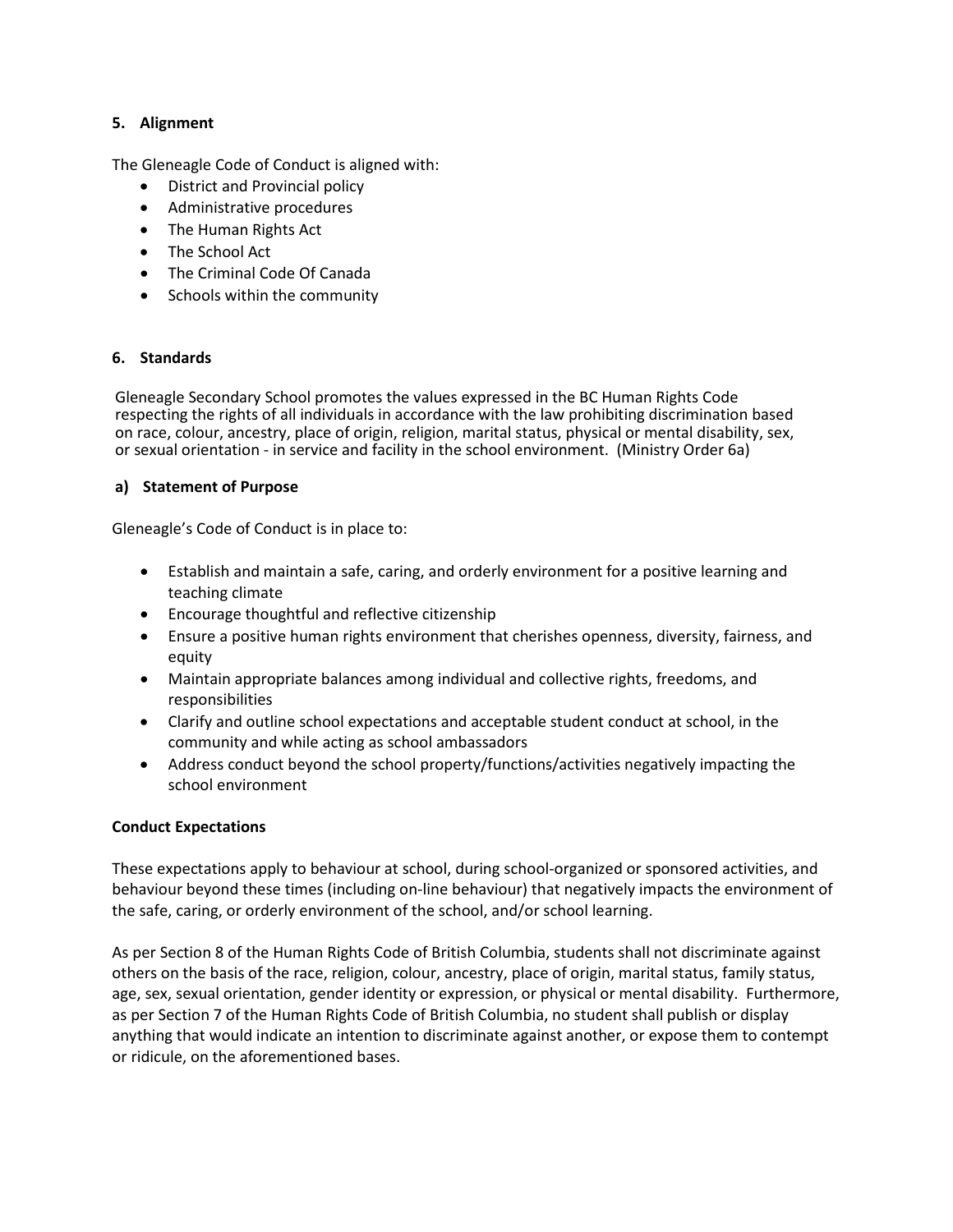#### **Acceptable conduct**

- Respect oneself, others, the school facility and the property of others
- Engage in responsible behaviour in all learning and school activities
- Be on time, attend all classes, and be ready to learn
- Be prepared for class and complete all assignments
- Use good manners and common sense
- Take ownership of the school facility by cleaning up after oneself and recycling wherever possible
- Practice acceptable use of technology on or off school grounds according to the district Digital Citizenship for Students policy [\(http://www.sd43.bc.ca/Board/Policies/Administrative%20Procedures/Administrative%20P](http://www.sd43.bc.ca/Board/Policies/Administrative%20Procedures/Administrative%20Procedure%20140-2.pdf) [rocedure%20140-2.pdf\)](http://www.sd43.bc.ca/Board/Policies/Administrative%20Procedures/Administrative%20Procedure%20140-2.pdf)
- Wear suitable and appropriate attire for the school learning environment
- Help to ensure the school environment is a safe and caring place for all to learn
- Ask any visitors to report to the office (student visitors are discouraged at Gleneagle, unless they are on official business)
- Inform an adult of an unsafe individual, behaviour or situation
- Cooperate with school staff when investigating incidents
- Model respectful and responsible behaviour at school, in the community, and while acting as a school ambassador

#### **Unacceptable conduct**

The following behaviors are deemed unacceptable*:*

- Interfere with and/or compromise the learning and teaching environment of any school member
- Interfere with and/or be uncooperative or impede school staff who are supervising or investigating school community activities
- Demonstrate academic dishonesty (cheating, plagiarism etc.)
- Demonstrate bullying, harassment, intimidation or exclusion (physical or verbal bullying such as put downs, name calling, gestures or actions; discriminatory behaviours such as verbal, written or gestured comments regarding a person's race, colour, ancestry, place of origin, political beliefs, physical or mental disability, gender, sexual orientation, physical appearance or health. All people have the right not to be touched, teased or humiliated)
- Acts of unkind words or hurtful behaviours towards others; bullying, harassment, or intimidation; physical violence or assault, retribution towards someone who 'reported' unsafe or violent incidents
- Demonstrate a lack of caring for oneself, others, the school facility and/or the school community
- Misuse any forms of technology or communication (cell phones, computers, iPods, gaming sites, Facebook, YouTube etc.)
- Are illegal acts such as
	- Possession or use of a weapon
	- Possession, use or trafficking of illegal chemicals, drugs, alcohol, or restricted substances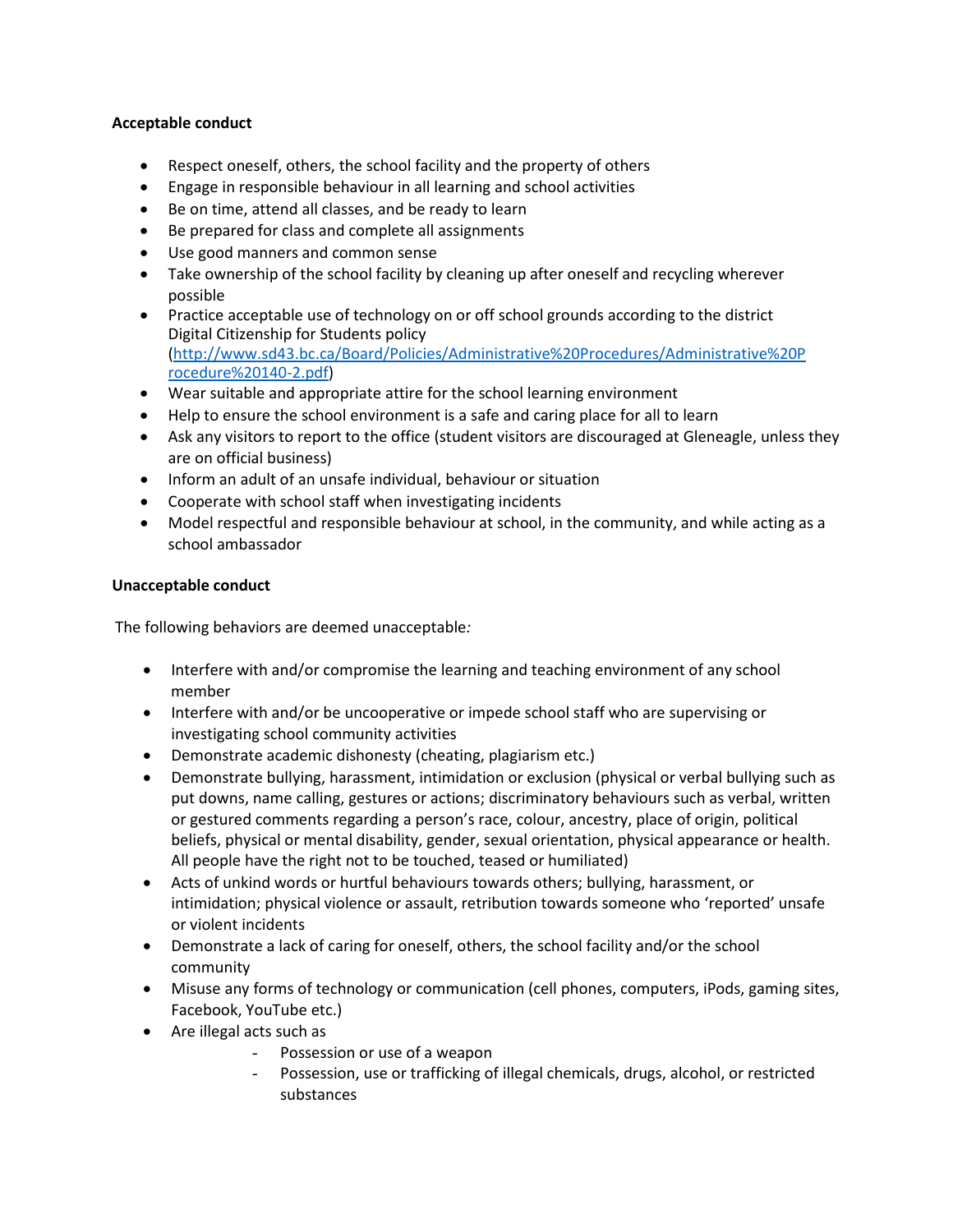- Theft, vandalism, graffiti, damage to school/other's property
- Smoking cigarettes, including electronic cigarettes or vaporizers, on school property
- Gambling for money, goods and/or services (Note: playing card games or other activities is acceptable without gambling for money, goods or service etc.)
- Involve being in possession of and/or the use of e-cigarettes, vapes and other smoking devices whether or not drugs/nicotine is being consumed using the device'

#### *Behaviours cited above are only some examples and not an all-inclusive list*

In ensuring Gleneagle is a safe environment for all members, discrimination, intimidation, harassment and/or bullying will not be tolerated and should be reported.

A search by school officials of a student under their authority or a search of student property may be undertaken if the school has reasonable grounds to believe a school rule has been or will be violated, and that the evidence of that violation will be found in the location or on the person of the student being searched. Students know that their teachers and other school authorities are responsible for providing a safe learning environment and maintaining order and discipline at school. As a result, they must know that, where reasonable grounds exist, this may require searches of students, their lockers and their personal effects and the seizure of prohibited items.

Students should also be aware that the schools may collect, use and disclose personal information about students for the purposes of investigating and addressing student misconduct, safety and maintaining order and discipline in school. Such collection and use of student information may include information that is obtained from witnesses or collected from other secondary information sources (e.g. social media). All personal information of students collected by the school will be collected in compliance with and under the authority of the Freedom of Information and Protection of Privacy Act (ss. 26(a),(b), and (c)) and the School Act. Questions about the collection, use or disclosure of student personal information should be directed to the Associate Director of Information and Learning Technologies Stephen Whiffin, at [swhiffin@sd43.bc.ca.](mailto:swhiffin@sd43.bc.ca)

**Discrimination (B.C. Human Rights Code):** is an intentional or unintentional act which adversely affects a person or group on the basis of prejudice:

- Discrimination because of the race, colour, ancestry, place of origin, religion, marital status, family status, physical or mental disability, sex or sexual orientation of that person or class of persons.
- Discrimination in accommodation, service and facility*.* A person must not, without a bona fide and reasonable justification,
	- (a) deny to a person or class of persons any accommodation, service or facility customarily available to the public, or
	- (b) discriminate against a person or class of persons regarding any accommodation, service, or facility customarily available to the public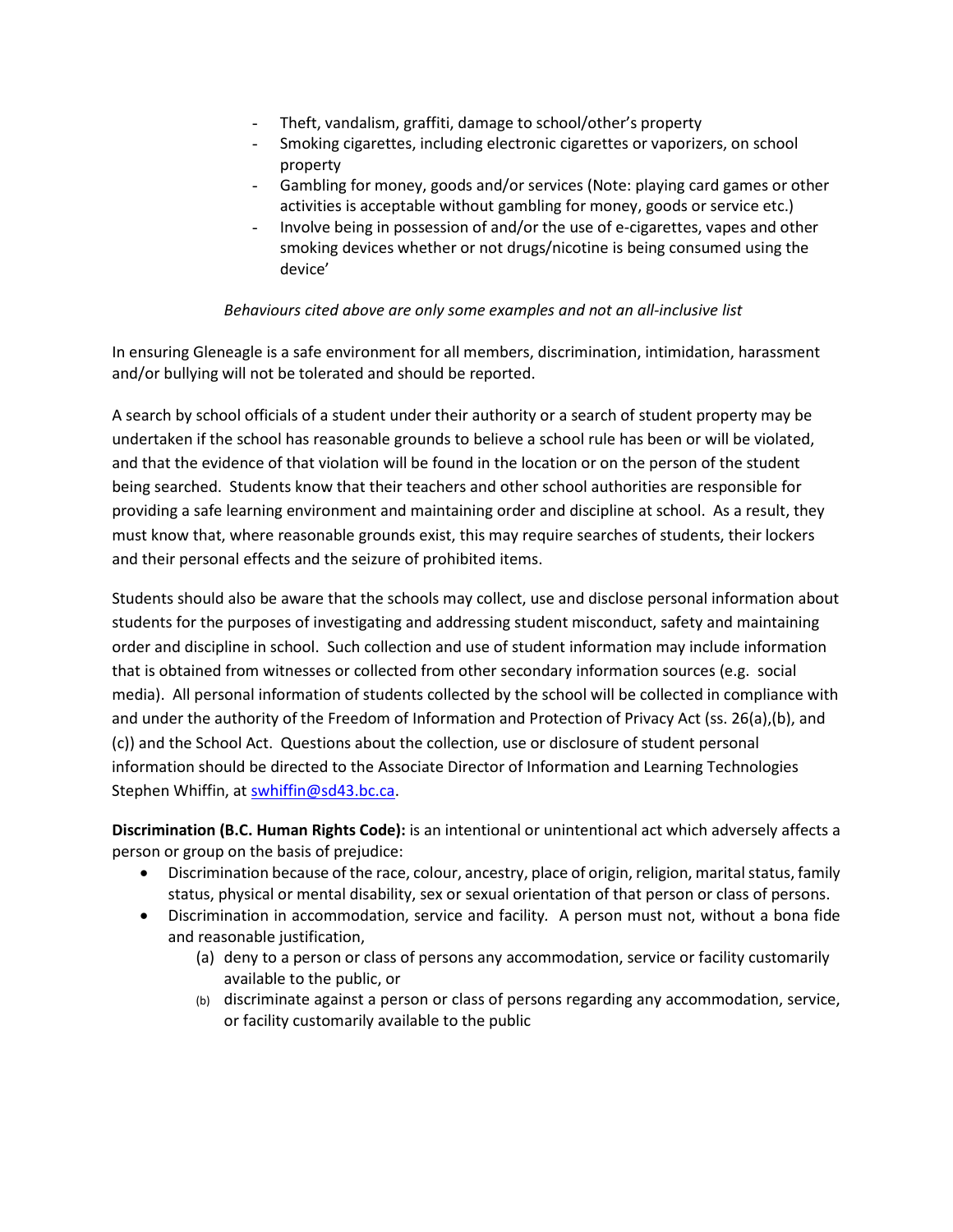**Intimidation (Ministry of Education – Developing and Reviewing Codes of Conduct, 2007):** Intimidation is the act of instilling fear in someone as a means of controlling that person. For example, any of the following behaviours could be considered intimidation:

- Verbal threats: threatening phone calls, threats of violence against a person or property
- Threats through email, text messaging or other electronic means/any new social networking technologies in the future
- Physical threats: showing a weapon or replica, jostling, threatening to punch, stalking or following
- Defacing or stealing victim's property
- Daring or coercing victim to do something dangerous or illegal
- Extortion (demanding payment or goods for a victim's safety)
- Inciting hatred toward a victim
- Setting up a victim to take the blame for an offence
- Seeking retribution against a person who has reported incidents

#### **Harassment (From Ministry of Education – Developing and Reviewing Codes of Conduct, 2007):**

any unwelcome or unwanted act or comment that is hurtful, degrading, humiliating, or offensive to another person is an act of harassment. Of particular concern is such behaviour that persists after the aggressor has been asked to stop. Any of the following behaviours could be considered harassment and are unacceptable:

- Condescending treatment that undermines another's self-respect, name-calling, teasing, disrespectful comments
- Gossiping, spreading malicious rumours, "dirty" looks, social ridicule, public embarrassment
- Social isolation ("freezing out" or rejecting others), exclusion from a group, threatening to withdraw friendship
- Repeated unwanted communication; unwelcome jokes, innuendoes, insults, or put downs; taunts about a person's body, disability, religion, attire, age, economic status, ethnic or national origin
- Insulting graffiti directed at an individual or group
- Unwanted and uninvited sexual attention, particularly when it is intimidating, hostile, or offensive to the recipient

#### **Bullying Behaviour (Ministry of Education – Developing and Reviewing Codes of Conduct 2007):**

a pattern of repeated aggressive behaviour, with negative intent, directed from one person to another where there is a power imbalance. Bullying behaviour is a type of harassment and intimidation. This aggressive behaviour includes physical or verbal behaviour and is an intentional and purposeful act meant to inflict injury or discomfort on the other person.

There are three critical conditions that distinguish bullying from other forms of aggressive behaviour including:

• *Power* (involves a power imbalance): individuals who bully acquire their power through physical size and strength, through status within the peer group, and/or by recruiting support of the peer group.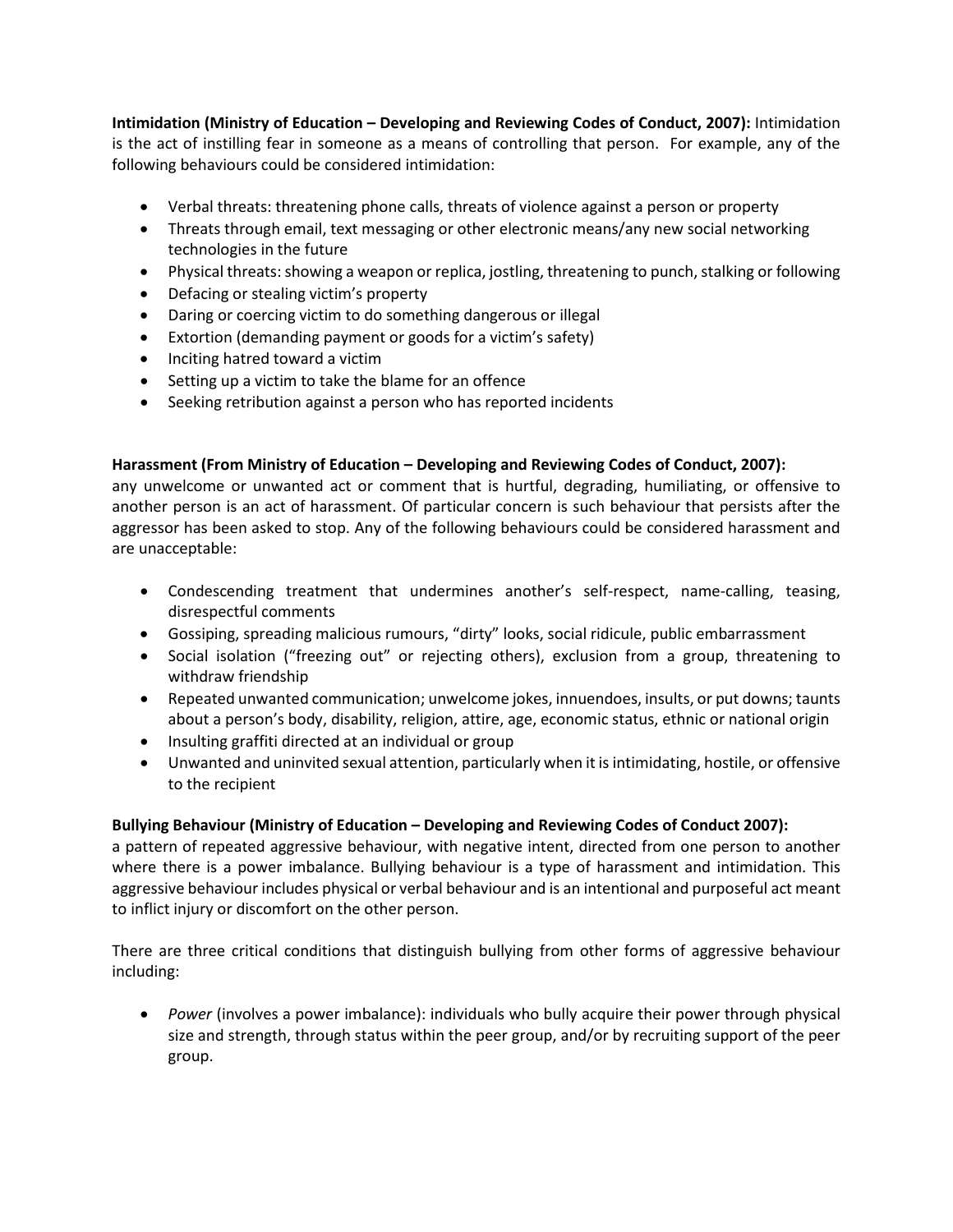- *Frequency* (repeated over time): bullying is characterized by frequent and repeated attacks. It is this factor that brings about the anticipatory terror in the mind of the person being bullied that can be so detrimental and can have the most debilitating long-term effects.
- *Intent to harm* (intended to hurt): individuals who bully generally do so with the intent to either physically or emotionally harm the other person.

#### **Rising expectations**

As students progress through grades 9-12, behavioural expectations will rise so that:

- Student levels of maturity, personal responsibility and self-discipline will improve
- Discipline for unacceptable conduct in senior grades will likely result in more serious consequences
- Older students will model positive behaviours for their peers and younger students

#### **b) Consequences**

- Wherever possible and appropriate, the focus will be on consequences that are restorative in nature rather than punitive
- Students may be subject to discipline under the school and/or District Code of Conduct for any conduct which has the effect of negatively impacting the school environment, whether that conduct occurs on or off School District property, at a school sponsored function or activity, or otherwise
- Those in authority (adult supervisors, teachers and administration) will consider the severity and frequency of unacceptable conduct in determining disciplinary action
- Students, as much as possible, will be encouraged to participate in the development of meaningful consequences for violations of the established Code of Conduct
- Gleneagle Secondary School will take all reasonable steps to prevent retaliation by a person against a student who has made a complaint of a breach of the Code of Conduct

Consequences could include but are not limited to:

- school or community counselling
- conflict resolution meetings
- restorative conversations and actions
- informal suspensions (at home or school)
- school/community service
- alternative to suspension meetings and/or programs
- behaviour plans
- Formal Suspension Level I, II or III as per the District Code of Conduct
- Special considerations may apply to the imposition of consequences on a student with special needs if the student is unable to comply with the Code of Conduct due to a disability of an intellectual, physical, sensory, emotional, or behavioural nature.